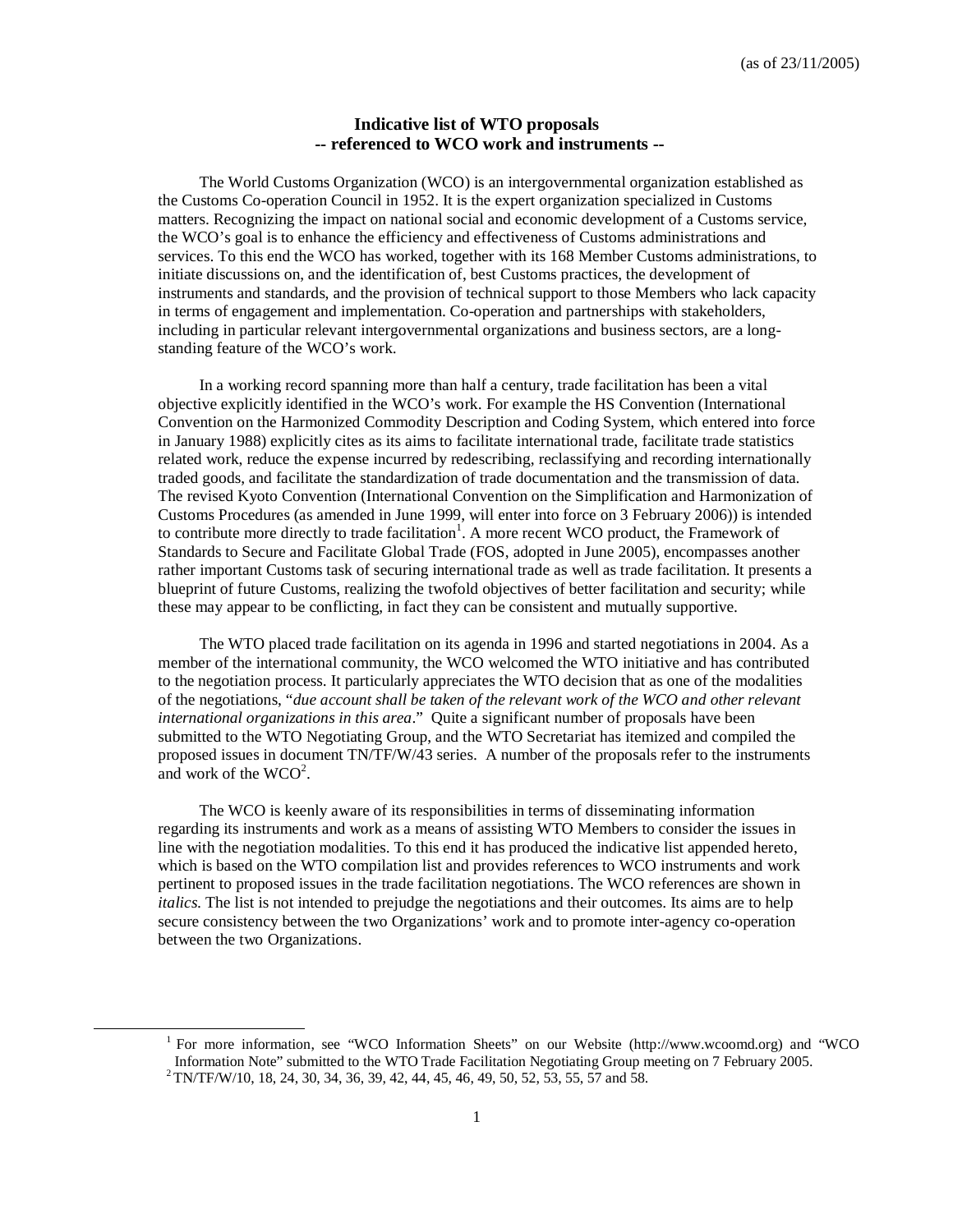## **Acronyms**

| $\mathbf{Cp} \#$                           | Chapter#                                                                                                                                           |
|--------------------------------------------|----------------------------------------------------------------------------------------------------------------------------------------------------|
| <b>FOS</b>                                 | Framework of standards to secure and facilitate global trade (June 2005)                                                                           |
| FOS <sub>P1</sub>                          | The Customs-to-Customs Pillar (Pillar 1) of FOS (and its annex (Customs-<br>to-Customs Network Arrangements Technical Specifications to Pillar 1)) |
| FOS <sub>P2</sub>                          | The Customs-to-Business Pillar (Pillar 2) of FOS (and its annex (Customs-<br>to-Business Partnerships Technical Specifications to Pillar 2))       |
| HS                                         | International Convention on the Harmonized Commodity Description and<br>Coding System                                                              |
| <b>Model Bilateral</b><br><b>Agreement</b> | Model Bilateral Agreement on Mutual Administrative Assistance in<br><b>Customs Matters</b>                                                         |
|                                            |                                                                                                                                                    |
| para                                       | Paragraph                                                                                                                                          |
| Rec (month, year)                          | Recommendation of the Customs Co-operation Council concerning/on                                                                                   |
| <b>Res</b> (month, year)                   | Resolution of the Customs Co-operation Council concerning/on                                                                                       |
| <b>RKC</b>                                 | revised Kyoto Convention (International Convention on the Simplification<br>and Harmonization of Customs Procedures (as amended in June 1999))     |
| <b>RKC GA</b>                              | revised Kyoto Convention General Annex (and its Guidelines)                                                                                        |
| <b>RKC SA</b>                              | revised Kyoto Convention Specific Annex (and its Guidelines)                                                                                       |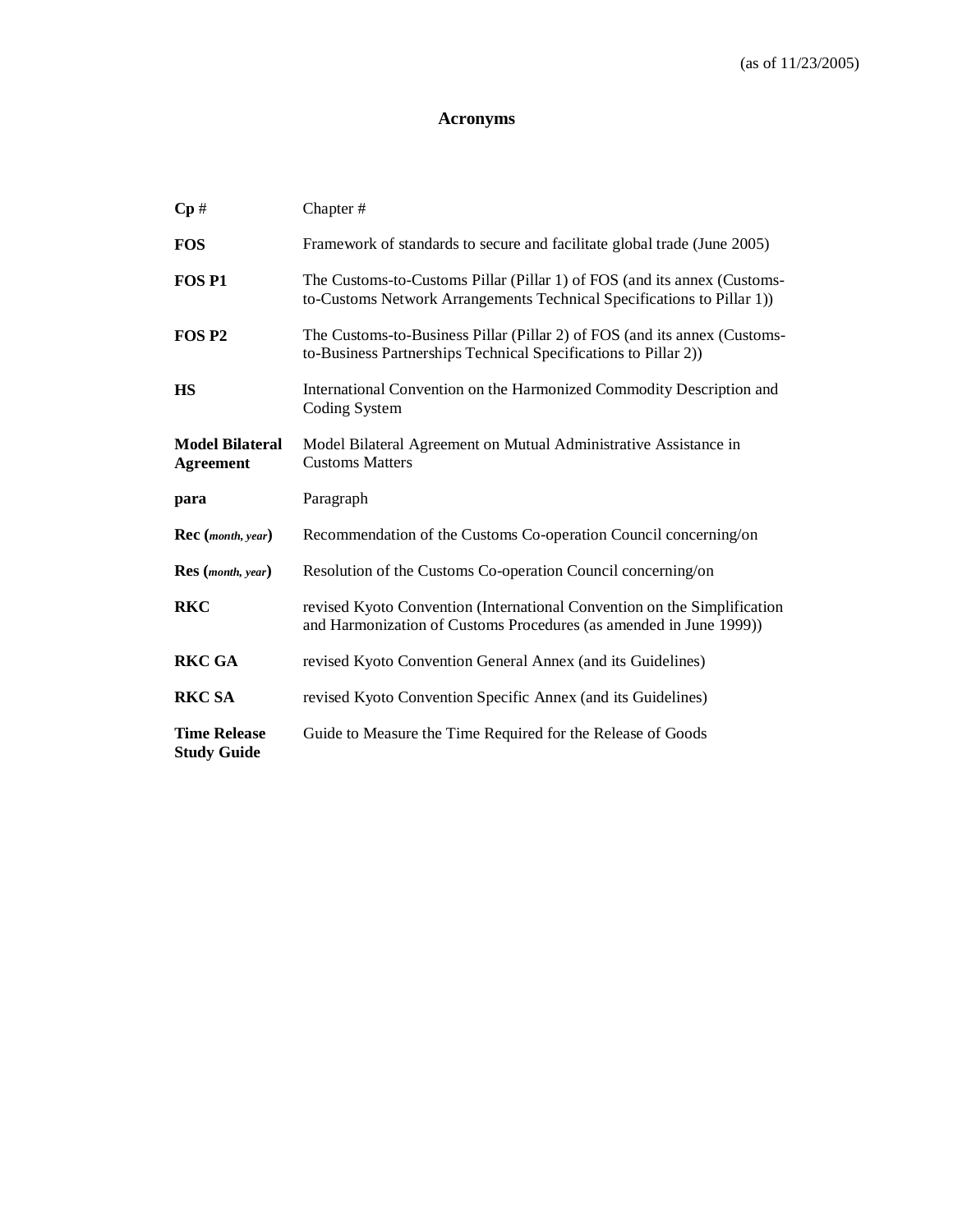## **SUMMARY TABLE OF MAIN MEASURES PROPOSED**

| <b>Main Areas Covered</b>                                   | <b>Groups of Measures Falling Under</b>                                                                                                            | <b>Sub-Categories of Measures Falling</b>                                                                                                                                                                                                                                            | <b>Main GATT</b>                                                         | <b>WCO</b> Instruments                                                                                                                                                                                                                                                   |
|-------------------------------------------------------------|----------------------------------------------------------------------------------------------------------------------------------------------------|--------------------------------------------------------------------------------------------------------------------------------------------------------------------------------------------------------------------------------------------------------------------------------------|--------------------------------------------------------------------------|--------------------------------------------------------------------------------------------------------------------------------------------------------------------------------------------------------------------------------------------------------------------------|
|                                                             | <b>Those Areas</b>                                                                                                                                 | <b>Under Those Groups (Where</b>                                                                                                                                                                                                                                                     | Article(s)                                                               | (not exhaustive)                                                                                                                                                                                                                                                         |
|                                                             |                                                                                                                                                    | Applicable)                                                                                                                                                                                                                                                                          | Concerned                                                                |                                                                                                                                                                                                                                                                          |
| A. PUBLICATION AND<br><b>AVAILABILITY</b><br>OF INFORMATION | <b>Publication of Trade Regulations</b><br>1.<br>(W/6, W/7, W/8, W/26, W/30, W<br>W/32, W/45; See also references in<br>W/13, W/14, W/17 and W/23) | Use of internet is also suggested<br>(see below)                                                                                                                                                                                                                                     | Articles X<br>with some<br>proposals also<br>relating to<br>Article VIII | RKC GA 9.1, 9.3, (see also RKC GA 4.4,<br>$9.2$ ).<br>(see also Rec (Jun 1998) improvement of<br>tariff classification work and related<br>infrastructure (in particular, its Appendix                                                                                   |
|                                                             | <b>Publication of Penalty Provisions</b><br>2.<br>(W/17)                                                                                           |                                                                                                                                                                                                                                                                                      | Articles X<br>with some<br>proposals also<br>relating to<br>Article VIII | $para$ 23))<br>RKC GA 9.1, (see also RKC GA 3.26)                                                                                                                                                                                                                        |
|                                                             | <b>Internet Publication</b> (W/13)<br>3.                                                                                                           | Internet "publication" of the<br>(a)<br>elements set out in Article X of<br>GATT 1994 (W/13)<br>Internet "publication" of specified<br>(b)<br>information setting forth the<br>procedural sequence and other<br>requirements for importing goods<br>into a Member's territory (W/13) | Article X<br>Article X                                                   | RKC GA 9.1, 9.3,<br>Rec (Jun 1999) the use of WWW sites by<br>Customs administration, (see also RKC<br>GA Cp 7, Cp 9.2, 9 Section B, Rec (Jun<br>1998) improvement of tariff classification<br>work and related infrastructure (in<br>particular, its Appendix para 23)) |
|                                                             | <b>Notification of Trade Regulations</b><br>4.<br>$(W/7, W/8;$ See also W/24)                                                                      | Notification to interested parties<br>and the WTO Secretariat                                                                                                                                                                                                                        | Articles X<br>with some<br>proposals also<br>relating to<br>Article VIII | n.a. (see also RKC GA 9.2)                                                                                                                                                                                                                                               |
|                                                             | 5. Establishment of Enquiry Points<br>/SNFP/Information Centers (W/6;<br>W/7, W/8, W/10, W/26, W/30,<br>W/45                                       |                                                                                                                                                                                                                                                                                      | Article X                                                                | RKC GA 9.1 (in particular, Guidelines Cp<br>9:2.5                                                                                                                                                                                                                        |
|                                                             | 6. Other Measures to Enhance the<br><b>Availability of Information (W/40)</b>                                                                      | WTO Website, Notification of<br>Websites to the WTO                                                                                                                                                                                                                                  | Article X                                                                | n.a. (see also Rec (Jun 1999) the use of<br>WWW sites by Customs administration)                                                                                                                                                                                         |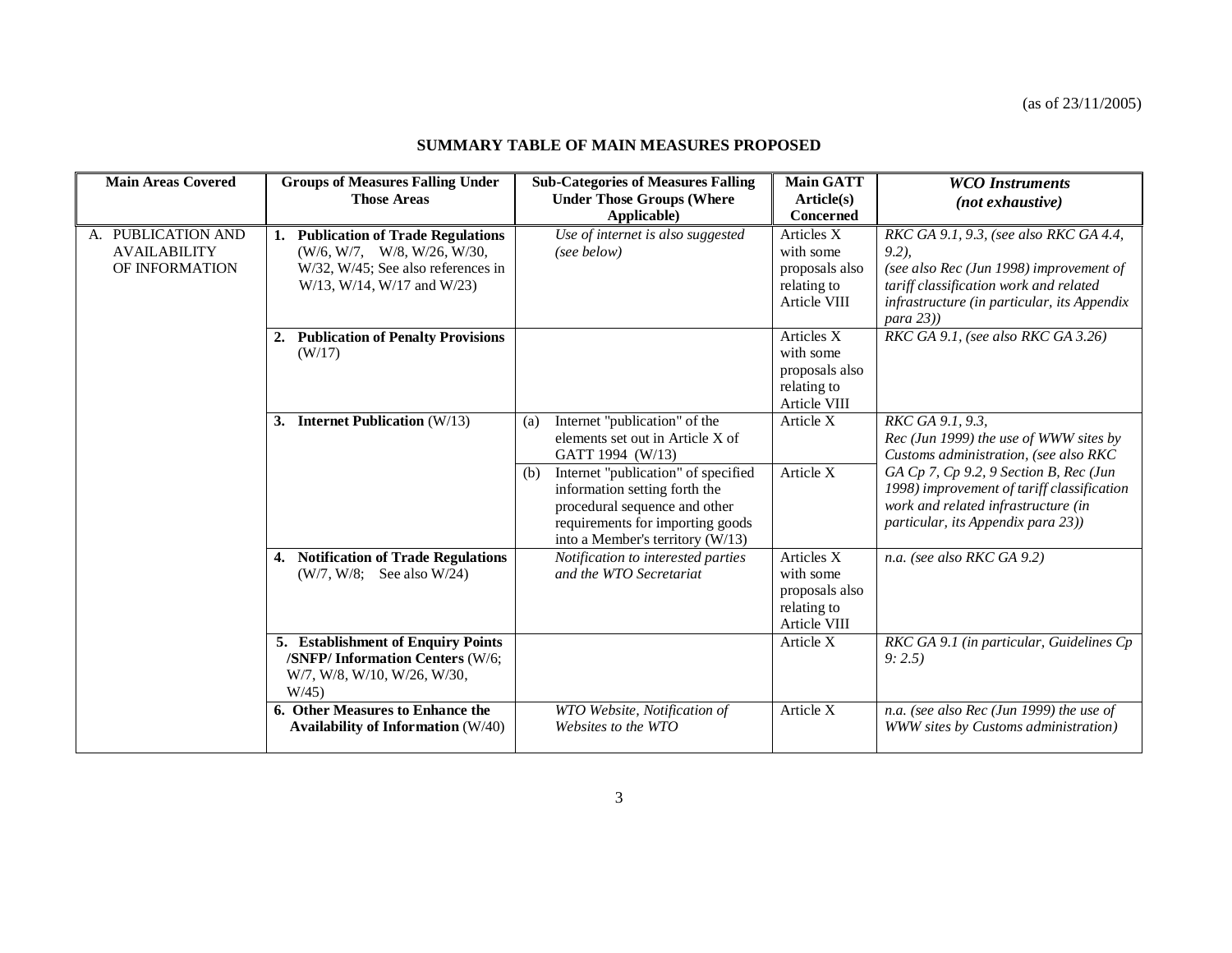| <b>Main Areas Covered</b> |                                                                                      | <b>Groups of Measures Falling Under</b>                                                                                     | <b>Sub-Categories of Measures Falling</b>                                                                                                                     | <b>Main GATT</b>                                                         | <b>WCO</b> Instruments                                                                                                                                                                                                                                                                                                                      |
|---------------------------|--------------------------------------------------------------------------------------|-----------------------------------------------------------------------------------------------------------------------------|---------------------------------------------------------------------------------------------------------------------------------------------------------------|--------------------------------------------------------------------------|---------------------------------------------------------------------------------------------------------------------------------------------------------------------------------------------------------------------------------------------------------------------------------------------------------------------------------------------|
|                           |                                                                                      | <b>Those Areas</b>                                                                                                          | <b>Under Those Groups (Where</b><br>Applicable)                                                                                                               | Article(s)<br><b>Concerned</b>                                           | $(not$ exhaustive)                                                                                                                                                                                                                                                                                                                          |
|                           | <b>B. TIME PERIODS</b><br><b>BETWEEN</b><br>PUBLICATION AND<br><b>IMPLEMENTATION</b> | 1. Interval between Publication and<br>Entry into Force (W/6, W/7, W/8,<br>$W/26$ , $W/30$ ); See also reference in<br>W/23 |                                                                                                                                                               | Articles X<br>with some<br>proposals also<br>relating to<br>Article VIII | $RKCGA$ 9.2                                                                                                                                                                                                                                                                                                                                 |
| C.                        | <b>CONSULTATION</b><br>AND COMMENTING<br>ON NEW AND<br><b>AMENDED RULES</b>          | <b>Prior Consultation and</b><br>1.<br><b>Commenting on New and</b><br>Amended Rules (W/6, W/7, W/8,<br>W/24, W/26, W/32)   | Consultative mechanism is<br>suggested                                                                                                                        | Article X                                                                | RKC GA 1.3, 9.2, (see also RKC GA 3.1,<br>7.1, SA-A Cp1:3, FOS P2:3, 5)                                                                                                                                                                                                                                                                     |
|                           |                                                                                      | 2. Information on Policy Objectives<br><b>Sought</b> (W/6, W/8, W/30)                                                       |                                                                                                                                                               | Article X                                                                | RKC GA 9.2                                                                                                                                                                                                                                                                                                                                  |
| D.                        | <b>ADVANCE RULINGS</b>                                                               | 1. Provision of Advance Rulings<br>(W/8, W/9, W/10, W/12, W/38,<br>$W/45$ ) See also $W/66$                                 |                                                                                                                                                               | Article X                                                                | RKC GA 9.4, 9.9,<br>Rec (Jun 1996) the introduction of<br>programmes for binding pre-entry<br>classification information, (see also RKC<br>$GA$ $Cp$ 9 Section B and $C$ ),<br>Rec (Jun 1998) improvement of tariff<br>classification work and related<br>infrastructure (in particular, its Appendix<br>Part II: Pre-entry classification) |
| Е.                        | <b>APPEAL</b><br><b>PROCEDURES</b>                                                   | 1. Right of Appeal (W/6, W/8)                                                                                               |                                                                                                                                                               | Article X                                                                | RKC GA 9.8, Cp 10,<br>Rec (Jun 1967) right of appeal in Customs<br>matters, (see also RKC GA 3.26, Rec (Jun<br>1998) improvement of tariff classification<br>work and related infrastructure (in<br>particular, its Appendix Part III))                                                                                                     |
|                           |                                                                                      | <b>Release of Goods in Event of</b><br>2.<br><b>Appeal</b> ( $W/6$ ); See also references<br>in W/19, W/21 and W/30         |                                                                                                                                                               | Articles X<br>with some<br>proposals also<br>relating to<br>Article VIII | Rec (Jun 1967) right of appeal in Customs<br>matters, (see also RKC GA 3.40, 3.42,<br>3.43, Cp 5)                                                                                                                                                                                                                                           |
| F <sub>r</sub>            | <b>OTHER MEASURES</b><br>TO ENHANCE<br><b>IMPARTIALITY</b>                           | 1. Uniform Administration of<br><b>Trade Regulations (W/8)</b>                                                              | Establishment of central function                                                                                                                             | Article X                                                                | n.a. (see also RKC Art 10, 11, Rec (Jun<br>1998) improvement of tariff classification<br>work and related infrastructure)                                                                                                                                                                                                                   |
|                           | <b>AND NON-</b><br><b>DISCRIMINATION</b>                                             | 2. Maintenance and Reinforcement<br>of Integrity and Ethical Conduct<br>Among Officials (W/8, W/60)                         | (a) Establishment of a Code of Conduct<br>(W/8, W/60)<br>(b) Computerized System to<br>Reduce/Eliminate Discretion (W/60)<br>(c) System of Penalties $(W/60)$ | Article X                                                                | Revised Arusha Declaration (Jun 2003)<br>(in particular, 6-8), Model code of ethics<br>and conduct (May 2001), Integrity<br>Development Guide (May 2003),<br>Compendium of Integrity Best Practices                                                                                                                                         |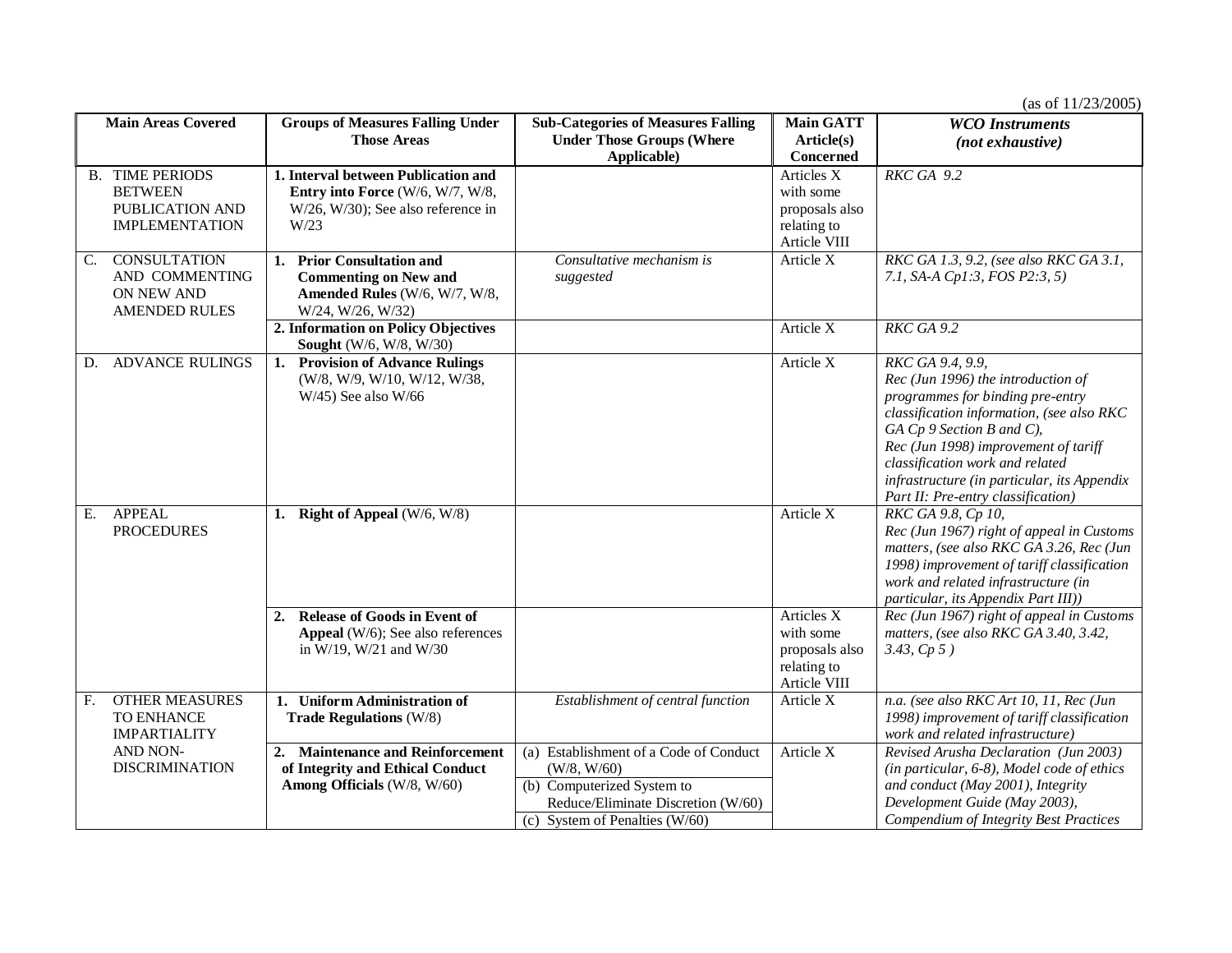|    | <b>Main Areas Covered</b>                                                                                  |    | <b>Groups of Measures Falling Under</b><br><b>Those Areas</b>                                                                                                               |     | <b>Sub-Categories of Measures Falling</b><br><b>Under Those Groups (Where</b>                                                                                                                                                                   | <b>Main GATT</b><br>Article(s)                                           | <b>WCO</b> Instruments<br>(not exhaustive)                                                                                                                          |
|----|------------------------------------------------------------------------------------------------------------|----|-----------------------------------------------------------------------------------------------------------------------------------------------------------------------------|-----|-------------------------------------------------------------------------------------------------------------------------------------------------------------------------------------------------------------------------------------------------|--------------------------------------------------------------------------|---------------------------------------------------------------------------------------------------------------------------------------------------------------------|
|    |                                                                                                            |    |                                                                                                                                                                             |     | Applicable)<br>(d) Technical Assistance to Create/Build<br>up Capacities to Prevent and Control<br>Customs Offences (W/60)<br>(e) Appointment of Staff for Education<br>and Training (W/8)<br>(f) Coordinating and Control<br>Mechanisms (W/60) | Concerned                                                                | (May 2005), FOS P1: 10                                                                                                                                              |
| G. | <b>FEES AND</b><br><b>CHARGES</b><br><b>CONNECTED WITH</b><br><b>IMPORTATION AND</b><br><b>EXPORTATION</b> |    | 1. General Disciplines on Fees and<br><b>Charges Imposed on or in</b><br><b>Connection with Importation</b><br>and Exportation (W/8, W/14,<br>W/17, W/23, W/25, W/30, W/31) |     | (a) Specific parameters for fees/Charges<br>(W/14, W/23, W/25, W/30)<br>(b) Publication/Notification of<br>Fees/Charges (W/14, W/17)<br>use of WWW is suggested                                                                                 | Article VIII<br>Article VIII                                             | n.a. (see also RKC GA 3.2, 9.7, SA-A<br>Cpl: 19<br>RKC GA 9.1, 9.3,<br>Rec (Jun 1999) the use of WWW sites by<br>Customs administration, (see also RKC<br>$GA$ 9.2) |
|    |                                                                                                            |    |                                                                                                                                                                             |     | (c) Prohibition of Collection of<br>Unpublished Fees and Charges<br>(W/8, W/17)                                                                                                                                                                 | Articles X<br>with some<br>proposals also<br>relating to<br>Article VIII | Revised Arusha Declaration (Jun 2003)<br>$(in$ particular, $3)$                                                                                                     |
|    |                                                                                                            |    |                                                                                                                                                                             |     | (d) Periodic Review of Fees/Charges<br>(W/17, W/25, W/31)                                                                                                                                                                                       | Article VIII                                                             | Revised Arusha Declaration (Jun 2003)<br>$(in$ particular, 2), (see also RKC<br>preamble, $Art 6, 12)$                                                              |
|    |                                                                                                            |    |                                                                                                                                                                             | (e) | Automated Payment (W/30)                                                                                                                                                                                                                        | Article VIII                                                             | Revised Arusha Declaration (Jun 2003)<br>(in particular, 4), (see also RKC GA Cp7)                                                                                  |
|    |                                                                                                            |    | 2. Reduction/Minimization of the<br>number and Diversity of<br>Fees/Charges (W/23, W/24, /31)                                                                               |     | Practical ways to minimize fees                                                                                                                                                                                                                 | Article VIII                                                             | n.a. (see also RKC GA 1.2,<br>Revised Arusha Declaration (Jun 2003),<br>in particular, 2)                                                                           |
| H. | <b>FORMALITIES</b><br><b>CONNECTED WITH</b><br><b>IMPORTATION</b>                                          | 1. | <b>Disciplines on Formalities/</b><br><b>Procedures and Data</b><br>/Documentation Requirements                                                                             | (a) | Non-discrimination (W/46)                                                                                                                                                                                                                       | Article VIII                                                             | n.a. (see also RKC SA-A Ch1: 2, Ch2: 3,<br>SA-F Ch1: 4, Ch2: 2, SA-J Ch1: 2, Ch3:<br>2, $Ch4:2)$                                                                    |
|    | <b>AND</b><br><b>EXPORTATION</b>                                                                           |    | <b>Connected with Importation and</b><br>Exportation (W/17, W/18, W/24,<br>W/30, W/31, W/36, W/45, W/46,<br>$W/62$ and $W/67$ ). See also                                   | (b) | Periodic Review of Formalities and<br>Requirements ( $W/17$ , $W/31$ , $W/46$ )                                                                                                                                                                 | Article VIII                                                             | Revised Arusha Declaration (Jun 2003)<br>$(in$ particular, 2), (see also RKC<br>preamble, Art 6, 12, FOS P1: 8, Res (Jun<br>2005) the FOS)                          |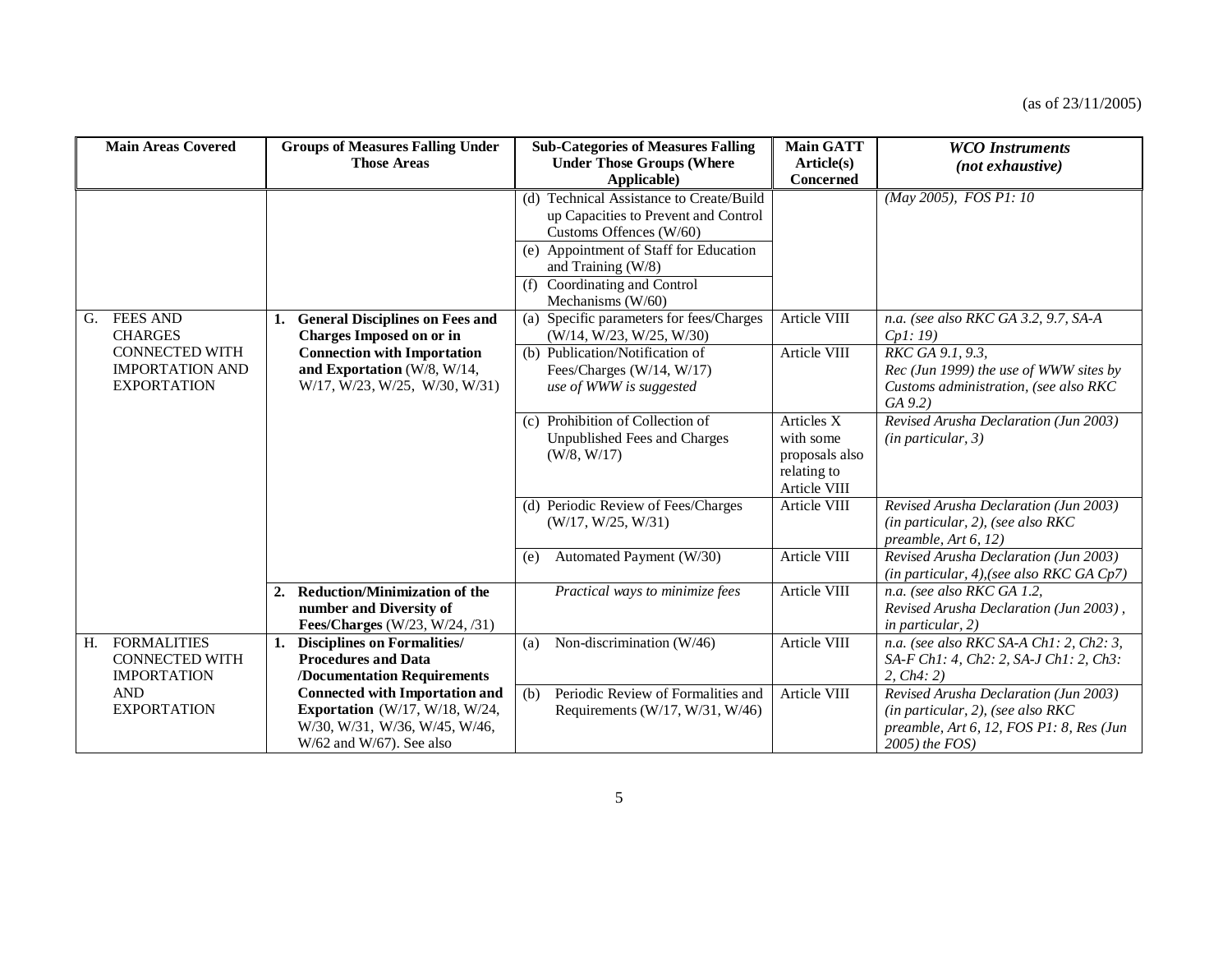| <b>Main Areas Covered</b> | <b>Groups of Measures Falling Under</b>                                           | <b>Sub-Categories of Measures Falling</b>                                                                                                                 | <b>Main GATT</b> | <b>WCO</b> Instruments                                                                                                                                                                                                                                                                                                                             |
|---------------------------|-----------------------------------------------------------------------------------|-----------------------------------------------------------------------------------------------------------------------------------------------------------|------------------|----------------------------------------------------------------------------------------------------------------------------------------------------------------------------------------------------------------------------------------------------------------------------------------------------------------------------------------------------|
|                           | <b>Those Areas</b>                                                                | <b>Under Those Groups (Where</b>                                                                                                                          | Article(s)       | (not exhaustive)                                                                                                                                                                                                                                                                                                                                   |
|                           |                                                                                   | Applicable)                                                                                                                                               | Concerned        |                                                                                                                                                                                                                                                                                                                                                    |
|                           | reference in W/20, W/61 and<br>W/69.                                              | Reduction/Limitation of<br>(c)<br>Formalities and Documentation<br>Requirements (W/17, W/24, W/31,<br>W/36, W/46)                                         | Article VIII     | RKC GA 3.12, 3.13, 3.15-3.17, 3.19, RKC<br>SA-J Cp3: 10, (see also RKC GA 3.32)                                                                                                                                                                                                                                                                    |
|                           |                                                                                   | Use of International Standards<br>(d)<br>(W/17, W/18, W/30, W/36, W/46,<br>W/62                                                                           | Article VIII     | RKC GA 3.11, 7.2, (see also RKC<br>Guidelines to GA Cp 3: Appendices I (UN<br>Layout Key for Trade Document), and II<br>$(rec$ (Jun 1990) the single goods<br>declaration), RKC, Istanbul Convention,<br>HS, Customs Data Model, FOS (in<br>particular, P1:1 (ISCM Guidelines), 1.2.5<br>(Rec (Jun 2004) a UCR for Customs<br>purposes), 6.4, 6.5) |
|                           |                                                                                   | Uniform Customs Code (W/46)<br>(e)<br>single import and export<br>declaration, administrative<br>message or data set are also<br>mentioned                | Article VIII     | RKC GA 1.2, (see also RKC Guidelines to<br>GA Cp 3: Appendices I (UN Layout Key<br>for Trade Document), and II (rec (Jun<br>1990) the single goods declaration)), HS,<br>Customs Data Model, FOS (in particular,<br>P1:1 (ISCM Guidelines), 1.2.5 (Rec (Jun<br>2004) a UCR for Customs purposes), 6.5<br>(Customs Data Model))                     |
|                           |                                                                                   | (f) Acceptance of Commercially<br>Available Information and of Copies<br>(W/17, W/18, W/36, W/45, W/46),<br>in particular, in the case of<br>automization | Article VIII     | RKC SA-A Cp1: 4 (in particular,<br>Guidelines to SA-A Cp1:4), GA 3.32, FOS<br>P1: 1.4, (see also RKC GA 3.15, 3.18,<br>3.21, 3.41, 7.4, FOS P1: 1.3.8, 6)                                                                                                                                                                                          |
|                           |                                                                                   | Automation (W/30, W/45)<br>(g)                                                                                                                            | Article VIII     | RKC GA 3.11, 3.18, 3.21, 6.9, 9.3, Cp7,<br>Kyoto ICT Guidelines, Customs Data<br>Model, (see also FOS $P1:1, 4, 6$ )                                                                                                                                                                                                                               |
|                           |                                                                                   | Single Window/One-time<br>(h)<br>Submission (W/17, W/18, W/30,<br>W/45, W/46; See also references in<br>W/20, W/58 and W/69)                              | Article VIII     | FOS P1: 1.3.8, (see also HS, Customs<br>Data Model, FOS P1: 1.2.5 (Rec (Jun<br>2004) a UCR for Customs purposes))                                                                                                                                                                                                                                  |
|                           |                                                                                   | (i) Elimination of Pre-Shipment<br>Inspection $(W/46)$                                                                                                    | Article VIII     | n.a.                                                                                                                                                                                                                                                                                                                                               |
|                           |                                                                                   | (j) Phasing out Mandatory Use of<br>Customs Brokers (W/46)                                                                                                | Article VIII     | n.a. (RKC GA 3.6-3.8, Cp8)                                                                                                                                                                                                                                                                                                                         |
| I. CONSULARIZATION        | 1. Prohibition of Consular<br>Transaction Requirement (W/22,<br>W/23, W/25, W/36) |                                                                                                                                                           | Article VIII     | n.a.                                                                                                                                                                                                                                                                                                                                               |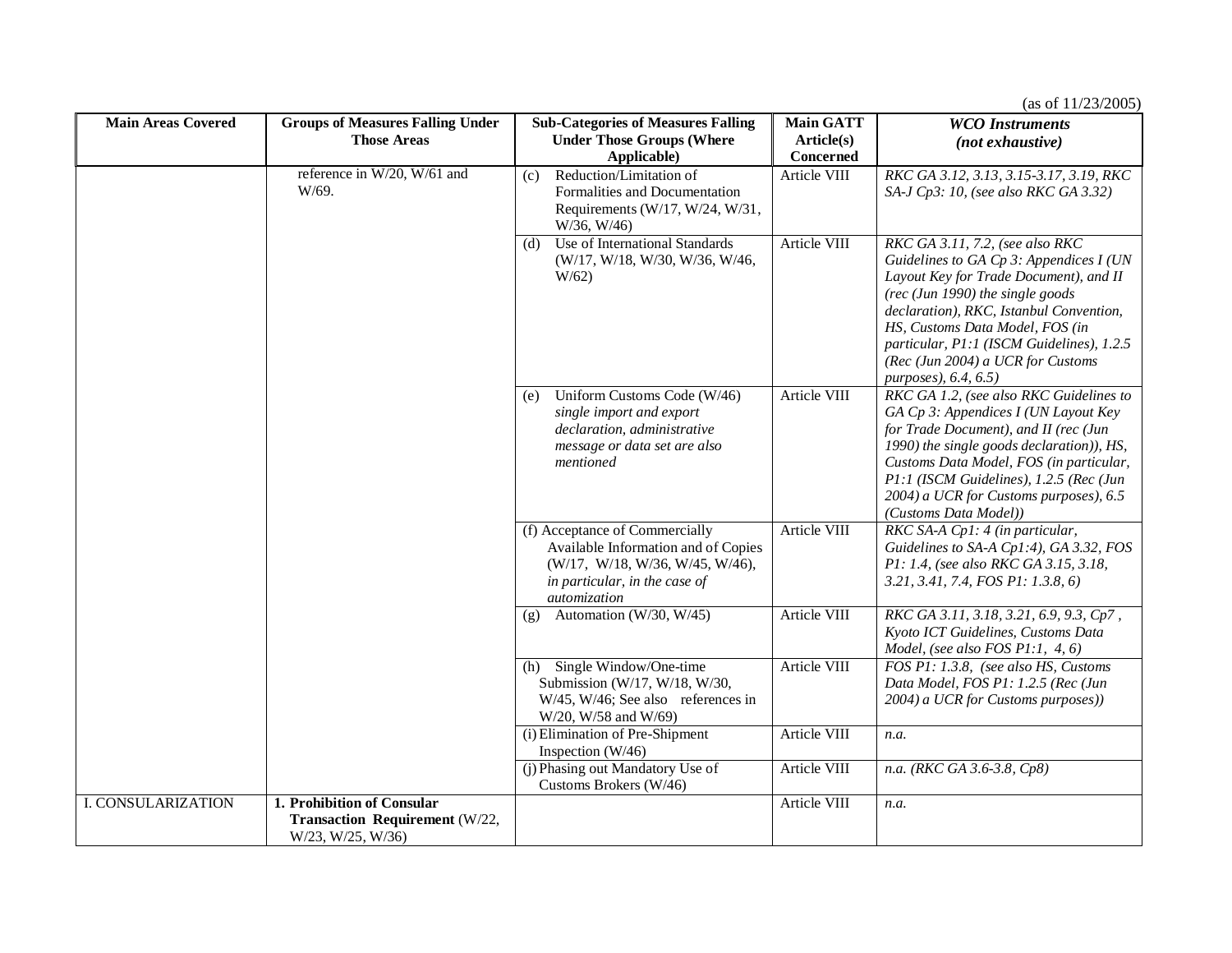| <b>Main Areas Covered</b> |                                                           | <b>Groups of Measures Falling Under</b><br><b>Those Areas</b> |                                                                                                                                    | <b>Sub-Categories of Measures Falling</b><br><b>Under Those Groups (Where</b><br>Applicable) |                                                                                                                              | <b>Main GATT</b><br>Article(s)<br><b>Concerned</b>                       | <b>WCO</b> Instruments<br>(not exhaustive)                                                                                                                                                                                                                                               |
|---------------------------|-----------------------------------------------------------|---------------------------------------------------------------|------------------------------------------------------------------------------------------------------------------------------------|----------------------------------------------------------------------------------------------|------------------------------------------------------------------------------------------------------------------------------|--------------------------------------------------------------------------|------------------------------------------------------------------------------------------------------------------------------------------------------------------------------------------------------------------------------------------------------------------------------------------|
|                           |                                                           |                                                               |                                                                                                                                    |                                                                                              |                                                                                                                              |                                                                          |                                                                                                                                                                                                                                                                                          |
| J.                        | <b>BORDER AGENCY</b><br><b>COOPERATION</b>                | 1.                                                            | <b>Coordination of activities and</b><br>requirements of all border<br>agencies (W/20, W/30, W/46); See<br>also reference in W/48. |                                                                                              | Both inter-agency and cross-borders                                                                                          | Article VIII                                                             | RKC GA 3.3-3.5, 3.35, 6.7<br>HS, Customs Data Model, FOS P1:1, 9,<br>11, Rec (Jun 2004) a UCR for Customs<br>purposes, Model Bilateral Agreement,<br>Johannesburg Convention, (see also RKC<br>Guidelines to GA Cp 3: Appendices II<br>(rec (Jun 1990) the single goods<br>declaration)) |
| Κ.                        | <b>RELEASE AND</b><br><b>CLEARANCE OF</b><br><b>GOODS</b> | 1.                                                            | <b>Expedited/Simplified Release</b><br>and Clearance of Goods<br>(W/10, W/15, W/17, W/18, W/19,                                    | (a)                                                                                          | Pre-arrival Clearance (W/10, W/17,<br>W/18, W/30, W/46); See also<br>W/45, W/53 and W/69                                     | Article VIII                                                             | RKC GA 3.25, 3.32, 3.40,<br>Immediate Release Guidelines, (see also<br>FOS P1:1.3.1-1.3.3, 6)                                                                                                                                                                                            |
|                           |                                                           |                                                               | W/21, W/30, W/45, W/46, W/49).<br>See also reference in W/6, W/61,<br>W/65 and W/69.                                               | (b)                                                                                          | <b>Expedited Procedures for Express</b><br>Shipments (W/10, W/15, W/30,<br>W/44, W/45); See also W/40 and<br>W/65.           | Article VIII                                                             | Immediate Release Guidelines, (see also<br>RKC GA 1.3, 3.1, 3.2, 3.12-18, 3.21, 3.25,<br>3.30-3.35, 3.40, 3.41, 4.13, 6.2-6.5, Cp8)                                                                                                                                                      |
|                           |                                                           |                                                               |                                                                                                                                    | (c)                                                                                          | Risk Management/Analysis,<br>Authorized Traders (W/10, W/17,<br>W/18, W/30, W/45, W/46, W/49);<br>See also $W/42$ and $W/61$ | Article VIII                                                             | RKC GA 3.31, 6.2-6.5,<br>Risk Management Guide, FOS P1, ISCM<br>Guidelines,<br>RKC GA 3.32, FOS P1:1.4, P2, (see also<br>RKC GA 6.9, FOS P1: 4-7, P2)                                                                                                                                    |
|                           |                                                           |                                                               |                                                                                                                                    | (d)                                                                                          | Post-clearance Audit (W/10, W/18,<br>$W/30$ , $W/49$ ; see also $W/55$ and<br>W/69.                                          | Article VIII                                                             | RKC GA 6.6, 6.10, Rec (Jun 1998)<br>improvement of tariff classification work<br>and related infrastructure, in particular,<br>its appendix Part II: post-clearance stage<br>classification, (see also FOS P1: 6)                                                                        |
|                           |                                                           |                                                               |                                                                                                                                    | (e)                                                                                          | Separating Release from Clearance<br>Procedures (W/19, W/21, W/30)<br>See also reference in W/6.                             | Articles X<br>with some<br>proposals also<br>relating to<br>Article VIII | RKC GA 3.13, 3.14, 3.17, 3.32, 3.40-43,<br>$Cp4$ section A and B (in particular, 4.9,<br>4.15-4.17), Ch5, (see also FOS P1: 1.4)                                                                                                                                                         |
|                           |                                                           |                                                               |                                                                                                                                    |                                                                                              | (f) Other Measures to Simplify Customs<br>Release and Clearance (W/46)                                                       | Article VIII                                                             | RKC GA 3.32, (see also FOS $PI: 3)$                                                                                                                                                                                                                                                      |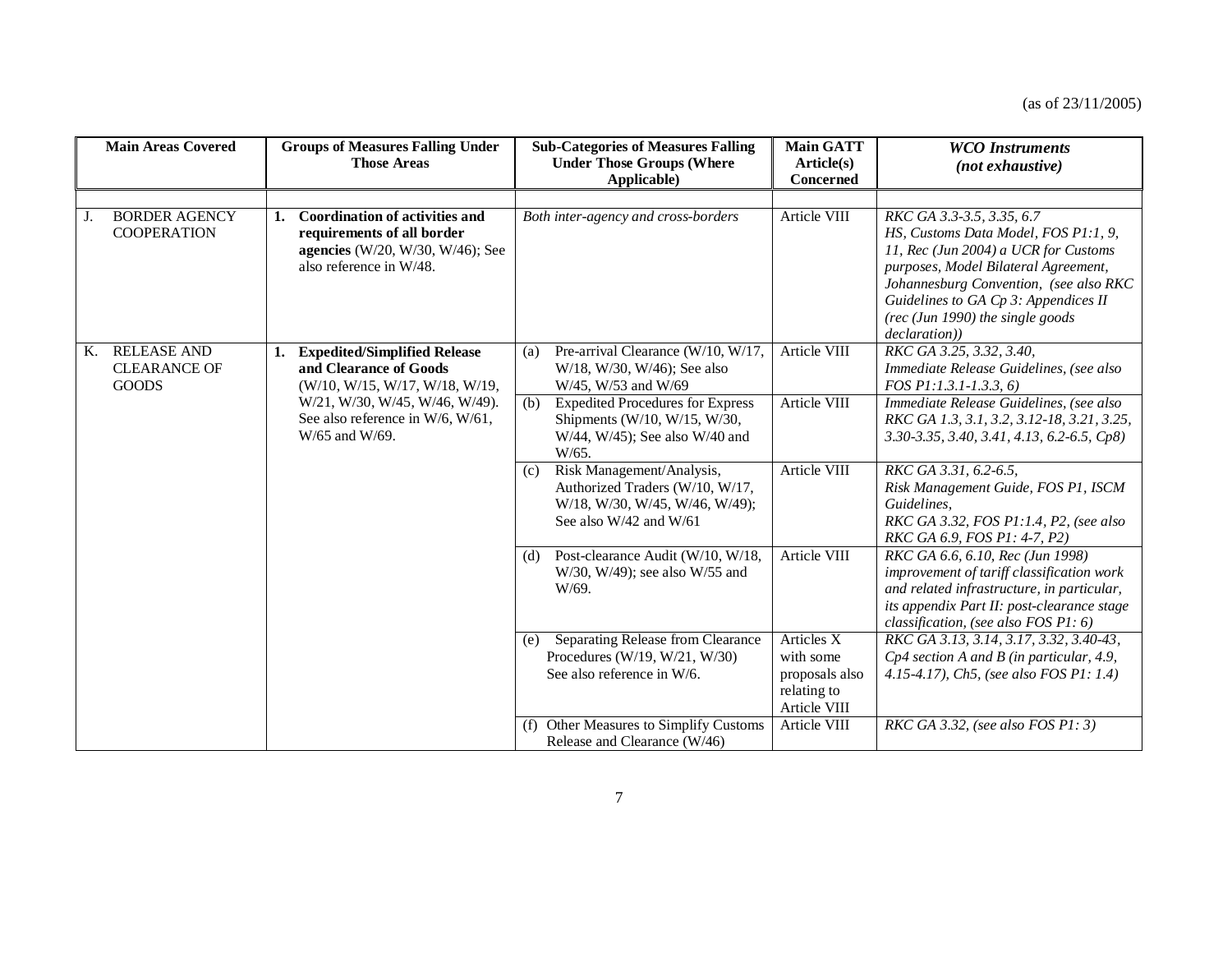| <b>Main Areas Covered</b>                        | <b>Groups of Measures Falling Under</b>                                                  | <b>Sub-Categories of Measures Falling</b>                                                  | <b>Main GATT</b> | <b>WCO</b> Instruments                                                                                                                                                                                                                                                                                                    |
|--------------------------------------------------|------------------------------------------------------------------------------------------|--------------------------------------------------------------------------------------------|------------------|---------------------------------------------------------------------------------------------------------------------------------------------------------------------------------------------------------------------------------------------------------------------------------------------------------------------------|
|                                                  | <b>Those Areas</b>                                                                       | <b>Under Those Groups (Where</b>                                                           | Article(s)       | (not exhaustive)                                                                                                                                                                                                                                                                                                          |
|                                                  |                                                                                          | Applicable)                                                                                | Concerned        |                                                                                                                                                                                                                                                                                                                           |
|                                                  | 2. Establishment and Publication of                                                      |                                                                                            | Articles X       | RKC GA 9.1, Time Release Study Guide,                                                                                                                                                                                                                                                                                     |
|                                                  | <b>Average Release and Clearance</b>                                                     |                                                                                            | with some        | (see also FOS $PI: 8$ )                                                                                                                                                                                                                                                                                                   |
|                                                  | Times (W/8, W/18, W/45, W/46;                                                            |                                                                                            | proposals also   |                                                                                                                                                                                                                                                                                                                           |
|                                                  | See also reference in W/6)                                                               |                                                                                            | relating to      |                                                                                                                                                                                                                                                                                                                           |
|                                                  |                                                                                          |                                                                                            | Article VIII     |                                                                                                                                                                                                                                                                                                                           |
| <b>TARIFF</b><br>L.                              | 1. Objective Criteria for Tariff                                                         |                                                                                            | Articles X       | HS (in particular, the General Rules for                                                                                                                                                                                                                                                                                  |
| <b>CLASSIFICATION</b>                            | Classification (W/24, W/46)                                                              |                                                                                            | with some        | the Interpretation of the HS), Rec.(Jun                                                                                                                                                                                                                                                                                   |
|                                                  |                                                                                          |                                                                                            | proposals also   | 2001) the application of Harmonized                                                                                                                                                                                                                                                                                       |
|                                                  |                                                                                          |                                                                                            | relating to      | <b>System Committee decisions</b>                                                                                                                                                                                                                                                                                         |
|                                                  |                                                                                          |                                                                                            | Article VIII     |                                                                                                                                                                                                                                                                                                                           |
| <b>MATTERS RELATED</b><br>М.<br>TO GOODS TRANSIT | <b>Strengthened Non-</b><br>1.<br>Discrimination (W/28, W/35,<br>W/64                    |                                                                                            | Article V        | n.a. (see also RKC GA 3.6, 3.7, 3.11, 8.3)                                                                                                                                                                                                                                                                                |
|                                                  | 2. Disciplines on Fees and Charges<br>(W/28, W/35, W/39)                                 | (a) Publication of Fees and Charges and<br>Prohibition of Unpublished ones<br>(W/28, W/35) | Article V        | RKC GA 9.1, 9.3, 9.7, (see also Revised<br>Arusha Declaration (Jun 2003) (in<br><i>particular, 3)</i>                                                                                                                                                                                                                     |
|                                                  |                                                                                          | (b) Periodic Review of Fees and<br>Charges (W/28)                                          | Article V        | Revised Arusha Declaration (Jun 2003)<br>(in particular, 2), (see also RKC<br>preamble, Art 6, 12)                                                                                                                                                                                                                        |
|                                                  |                                                                                          | (c) More effective Disciplines on<br>Charges for Transit (W/35, W/39)                      | Article V        | Revised Arusha Declaration (Jun 2003)<br>(in particular, 2), (see also RKC<br>preamble, Art 6, 12, GA 1.2)                                                                                                                                                                                                                |
|                                                  |                                                                                          | (d) Periodic Exchange between<br>Neighbouring Authorities (W/28)                           | Article V        | n.a. (see also RKC GA 9.2)                                                                                                                                                                                                                                                                                                |
|                                                  | 3. Disciplines on Transit<br><b>Formalities and</b><br><b>Documentation Requirements</b> | Periodic Review (W/28, W/34)<br>(a)                                                        | Article V        | Revised Arusha Declaration (Jun 2003)<br>(in particular, 2), (see also RKC<br>preamble, Art 6, 12, FOS P1: 8)                                                                                                                                                                                                             |
|                                                  | (W/28, W/30, W/34, W/35, W/39,<br>W/47)                                                  | Reduction/Simplification (W/28,<br>(b)<br>W/30, W/35, W/39)                                | Article V        | RKC GA 3.12, 3.13, 3.15-3.17, 3.19, 3.32,<br>RKC SA-E Cp1:5, 6, 7, (see also FOS P1:<br>I)                                                                                                                                                                                                                                |
|                                                  |                                                                                          | Harmonization/Standardization<br>(c)<br>(W/28, W/30, W/39; See also<br>$W/35$ )            | Article V        | RKC( in particular, GA 3.11, 7.2, SA-E<br>Cp1: 26), Istanbul Convention, HS,<br>Customs Data Model, FOS P1: 1.2.5 (Rec<br>(Jun 2004) a UCR for Customs purposes),<br>(see also RKC Guidelines to GA Cp 3:<br>Appendices I (UN Layout Key for Trade<br>Document), and II (rec (Jun 1990) the<br>single goods declaration)) |
|                                                  |                                                                                          | (d) Promotion of Regional Transit<br>Arrangements (W/35, W/39, W/47)                       | Article V        | RKC SA-E Cp1: 26                                                                                                                                                                                                                                                                                                          |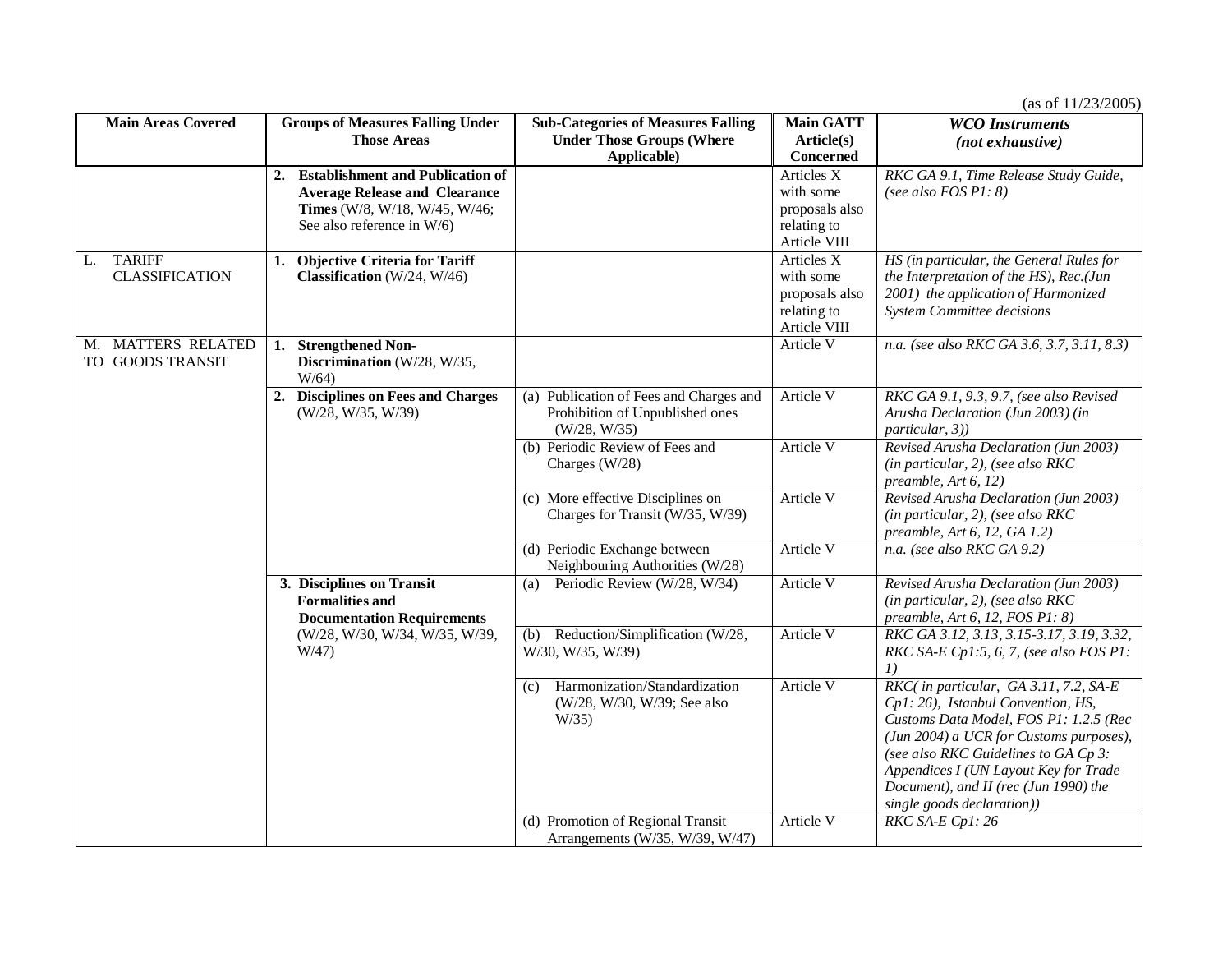| <b>Main Areas Covered</b> | <b>Groups of Measures Falling Under</b><br><b>Those Areas</b>                                                | <b>Sub-Categories of Measures Falling</b><br><b>Under Those Groups (Where</b><br>Applicable)                                                              | <b>Main GATT</b><br>Article(s)<br><b>Concerned</b> | <b>WCO</b> Instruments<br>(not exhaustive)                                                                                                                                                                                                              |
|---------------------------|--------------------------------------------------------------------------------------------------------------|-----------------------------------------------------------------------------------------------------------------------------------------------------------|----------------------------------------------------|---------------------------------------------------------------------------------------------------------------------------------------------------------------------------------------------------------------------------------------------------------|
|                           |                                                                                                              | Simplified and Preferential<br>(e)<br><b>Clearance for Certain Goods</b><br>(W/28, W/34, W/39, W/47)<br>low risk goods, perishable goods,<br>transhipment | Article V                                          | RKC GA 3.13, 3.14, 3.17, 3.31, 3.32, 3.34,<br>3.40, 3.41, Cp6 (in particular, 6.2-6.5),<br>SA-E Cp1: 5, SA-E Cp2 (in particular, 4-<br>7, 11), Risk Management Guide,<br>Immediate Release Guidelines, (see also<br>FOS, in particular, FOS P1:1.4, P2) |
|                           |                                                                                                              | Limitation of Inspections and<br>(f)<br>Controls (W/39)                                                                                                   | Article V                                          | RKC GA 3.3-3.5, 3.31, 3.32, 3.35, 6.2-6.8,<br>RKC SA-E Cp1: 5, 17, 18, 23, Risk<br>Management Guide, (see also FOS P1: 1)                                                                                                                               |
|                           |                                                                                                              | $(g)$ Sealing (W/39)                                                                                                                                      | Article V                                          | RKC SA-E Cp1: 8-18,<br>its appendix, (see also FOS P1: 1.2.4)                                                                                                                                                                                           |
|                           |                                                                                                              | (h) Cooperation and Coordination on<br>Document Requirements (W/28)                                                                                       | Article V                                          | Customs Data Model, (see also RKC GA<br>3.35, Guidelines to GA Cp 3: Appendices<br>I (UN Layout Key for Trade Document),<br>and II (rec (Jun 1990) the single goods<br>declaration), FOS P1)                                                            |
|                           |                                                                                                              | (i) Monitoring $(W/39)$<br>public private partnership                                                                                                     | Article V                                          | RKC GA 1.3, 6.8, (see also FOS P1: 8,<br>P2)                                                                                                                                                                                                            |
|                           |                                                                                                              | (j) Bonded Transport<br>Regime/Guarantees (W/28, W/35,<br>W/39                                                                                            | Article V                                          | RKC GA Cp5, SA-E Cp1: 3, 26, Istanbul<br>Convention                                                                                                                                                                                                     |
|                           | 4. Improved Coordination and<br><b>Cooperation</b> (W/28, W/35, W/39)                                        | (a) Amongst Authorities (W/28, W/35,<br>W/39                                                                                                              | Article V                                          | RKC GA 3.3-3.5, 3.35, 6.7, SA-E Cp1:26,<br>HS, Customs Data Model, FOS P1: 1.2.5<br>(Rec (Jun 2004) a UCR for Customs<br>purposes), 9, 11, Model Bilateral<br>Agreement, Johannesburg Convention                                                        |
|                           |                                                                                                              | (b) Between Authorities and the Private<br>Sector $(W/28)$                                                                                                | Article V                                          | RKC GA 1.3, 9.2, (see also FOS P1:1.4,<br>P2)                                                                                                                                                                                                           |
|                           | 5. Operationalization and<br>Clarification of Terms (W/35,<br>W/47                                           |                                                                                                                                                           | Article V                                          | RKC GA Cp 2, SA-E Cp 1: Definitions,<br>Glossary of International Customs Terms                                                                                                                                                                         |
| N. TA/CB                  | <b>Identification of trade</b><br>1.<br><b>Facilitation Needs and Priorities</b><br>(W/29, W/33, W/41, W/56) |                                                                                                                                                           | $2nd$ negot.<br>objective                          | Self Assessment Checklists,<br><b>Customs Diagnostic Framework</b><br>Time Release Study Guide                                                                                                                                                          |